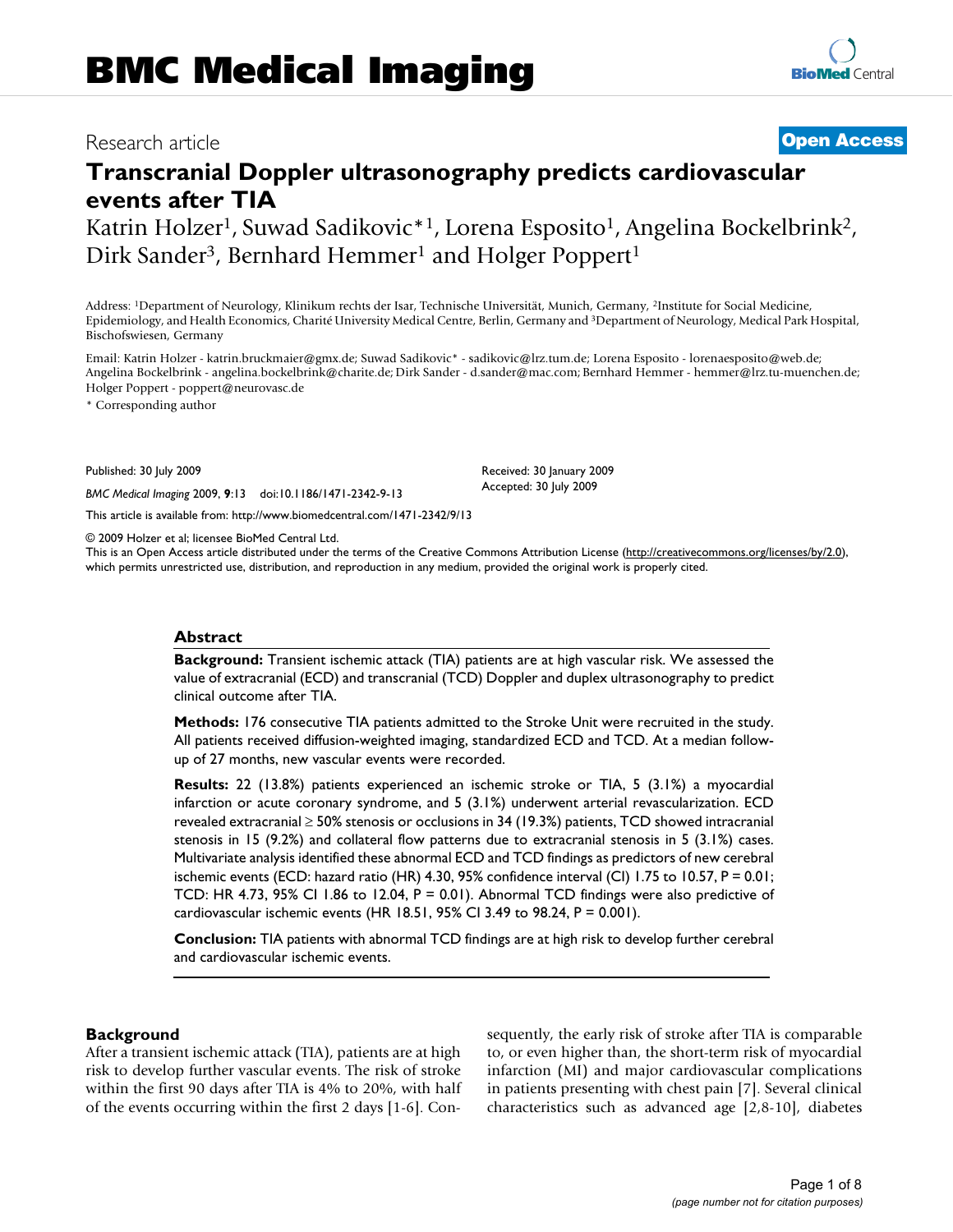mellitus [[2](#page-6-3),[9](#page-6-6)], hypertension [[9](#page-6-6),[10\]](#page-6-5), weakness [\[2](#page-6-3)[,9](#page-6-6)[,10](#page-6-5)], speech impairment [\[2,](#page-6-3)[9,](#page-6-6)[10\]](#page-6-5), prolonged symptom duration [\[2](#page-6-3),[8](#page-6-4)[-10](#page-6-5)], evidence of acute ischemia on brain imaging [[3](#page-6-7),[6](#page-6-1),[11,](#page-6-8)[12\]](#page-6-9), extracranial or intracranial large-artery occlusive disease [[3](#page-6-7),[6,](#page-6-1)[13](#page-6-10)[-15](#page-6-11)], and cardioembolism [\[14](#page-6-12)], have been reported to be independently associated with a higher incidence of early subsequent stroke after TIA. Recently a new scoring system for evaluating short-term stroke risk after TIA (ABCD<sup>2</sup> score) based on 5 clinical factors has been validated [[9](#page-6-6),[16,](#page-6-13)[17](#page-6-14)]. The predictive power of the ABCD2 model seems to be partially explained by identification of those patients likely to have experienced a true TIA [[18\]](#page-6-15).

Whereas the risk of stroke is highest in the first year after TIA, ranging from 7% to 21% [[1](#page-6-0),[5](#page-6-16),[8](#page-6-4),[19](#page-6-17),[20\]](#page-6-18), and afterwards declines to an annual rate of 2% to 6% over the first 4 to 5 years [[19](#page-6-17)[-21](#page-7-0)], the annual risk of coronary events after TIA remains stable at about 2% to 3% for several years [[19](#page-6-17),[20\]](#page-6-18). On long-term follow-up, cardiovascular disease becomes the major cause of death after TIA [\[22](#page-7-1)]. The 10-year risk of vascular events in TIA patients is reported to be 36% and the 10-year risk of death 34% respectively [[23](#page-7-2)]. Several studies have already demonstrated a high prevalence of asymptomatic coronary artery disease (CAD) in patients with TIA and mild ischemic stroke (IS), ranging from 28% to 41% [[24](#page-7-3)[-26](#page-7-4)]. Routine screening tests for CAD in all patients with cerebrovascular disease may not be cost-effective, however. Healthcare professionals currently are encouraged to optimize coronary risk evaluation in patients with TIA and IS based on the individual cardiovascular risk profile and the prevalence of carotid artery disease [\[27\]](#page-7-5).

In this study, we aimed to assess the value of extracranial (ECD) and transcranial (TCD) Doppler and duplex ultrasonography to predict the occurrence of cerebrovascular and cardiovascular events after TIA.

# **Methods**

We identified 262 patients with possible cerebral TIA, who had been consecutively admitted to the Stroke Unit of the Department of Neurology, Technical University Munich, within the first 72 hours after symptom onset between May 2000 and July 2004. Diagnosis was made by the attending neurologist before patient selection. TIA was defined as an acute transient focal neurological deficit caused by vascular disease, which completely reversed within 24 hours [[28\]](#page-7-6). Patients with amaurosis fugax were not included in the study, as data suggest pathogenic and prognostic differences between transient eye and brain ischemic syndromes [\[29](#page-7-7),[30](#page-7-8)].

To be eligible, patients had to undergo cerebral magnetic resonance imaging (MRI) including diffusion-weighted

imaging (DWI) sequences within 5 days after onset of symptoms, which was the case in 225 patients. 49 patients were excluded for the following reasons: competing differential diagnosis as assessed by the attending neurologist, 41 cases (migraine, 8 cases; epilepsy, 7 cases; functional disorder, 5 cases; peripheral dizziness, 4 cases; syncope, 4 cases; hypertensive crisis, 4 patients; others, 9 cases); malignancy requiring active treatment, 7 cases; concomitant participation in a pharmaceutical trial; 1 case. Informed consent was obtained of every patient.

Routine admission examinations involved evaluation of medical history, physical examinations, blood analysis including lipid and glucose metabolism, resting and 24 hour electrocardiogram, 24-hour blood pressure measurement, transthoracic echocardiography, ECD, TCD, and cerebral MRI including DWI sequences. Symptom duration was systematically documented.

The following baseline clinical data were collected: age, sex, symptom duration, presence of classic vascular risk factors, and medical history of CAD, cardiac failure, and peripheral artery disease (PAD) (Additional file [1\)](#page-6-19). Hypertension was defined as systolic blood pressure  $\geq 140$ mmHg, diastolic blood pressure ≥ 90 mmHg, or current use of antihypertensive medication; diabetes mellitus as fasting blood glucose  $\geq 126$  mg/dL or current use of antidiabetic agents; and hypercholesterolemia as total cholesterol  $\geq$  240 mg/dL or current use of lipid-lowering medication. Nicotine abuse was defined as current or former regular smoking. Atrial fibrillation was defined as history of electrocardiographically documented intermittent or persistent atrial fibrillation. TIA was allocated to the carotid or vertebrobasilar territory by an experienced neurologist based on clinical symptoms and MRI.

ECD and TCD were performed within a maximum of 3 days after admission using multi-range doppler (DWL Multi-Dop; Compumedics Germany GmbH) and duplex ultrasound devices (Siemens Sonoline Elegra; Siemens AG).

ECD findings were classified as follows: normal (1), if there was no evidence of plaques both in the cervical internal carotid (cICA) and cervical vertebral arteries (cVA); atherosclerosis without stenosis (2), if cICA or cVA showed at least one plaque with < 50% stenosis of the corresponding vessel; stenosis (3), if cICA or cVA showed at least one  $\geq 50\%$  stenosis or an occlusion. ECD classification did not distinguish between symptomatic and asymptomatic vessel disease.

TCD findings were classified as follows: normal (1), if TCD detected no pathological findings or only minor side-to-side differences of the distal internal carotid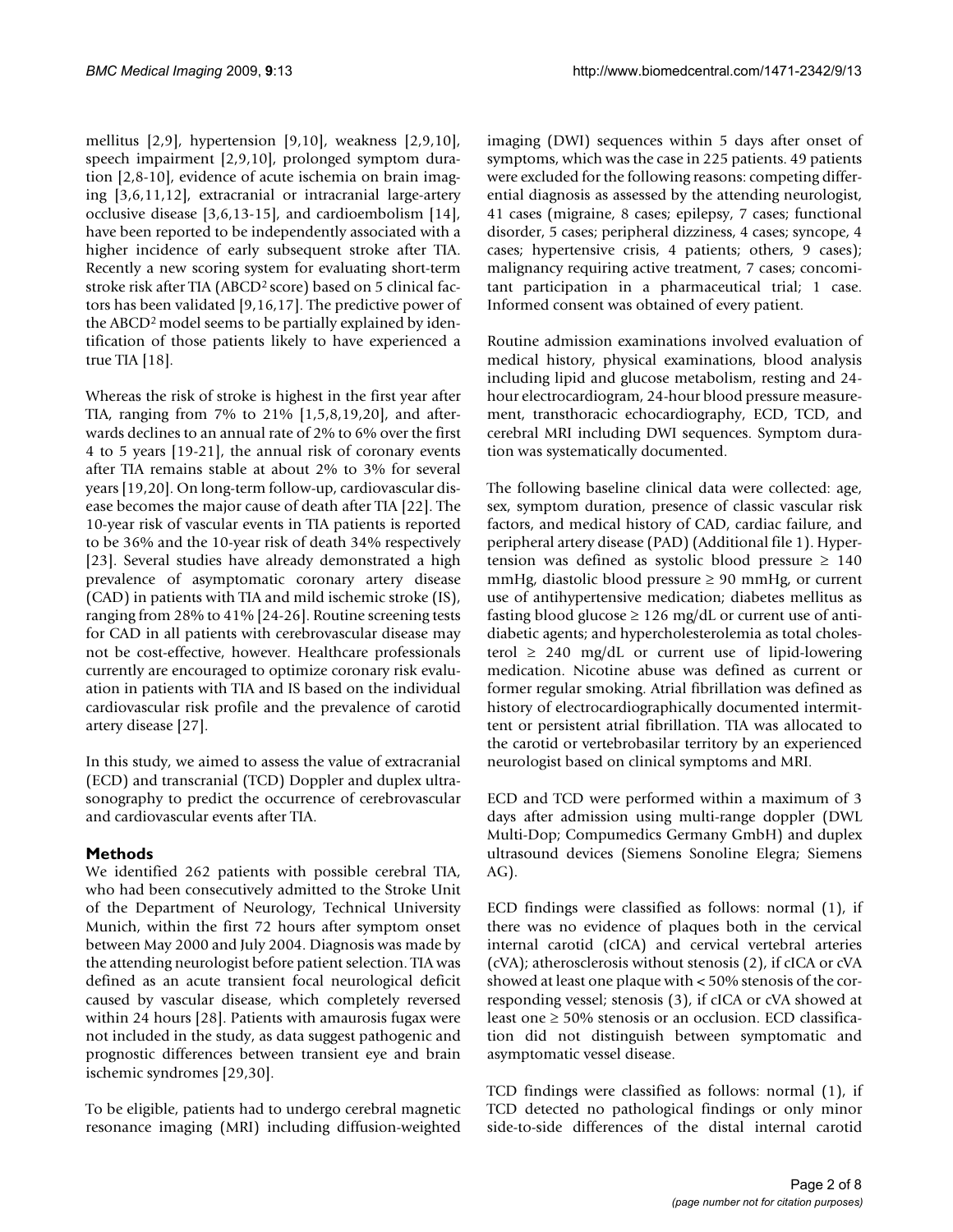(dICA), middle cerebral (MCA), posterior cerebral (PCA), or intracranial vertebrobasilar (VBA) artery; reactive collateral flow patterns (2), if TCD demonstrated collateral blood flow through the circle of Willis secondary to extracranial lesions; stenosis (3), if dICA, MCA, PCA, or VBA showed at least one intracranial stenosis or an occlusion. TCD diagnosis of intracranial stenosis was defined by increased peak flow velocities ( $\geq$  155 cm/s for dICA and  $MCA$ ;  $\geq 100$  cm/s for PCA and VBA) with side-to-side differences > 20% and disturbed flow patterns [[31](#page-7-9)[,32](#page-7-10)]. PCA signal was identified by posterior angulation of the probe during transtemporal insonation using an insonation depth of 60 to 70 mm. For identification of VBA we applied an insonation depth of 6079 mm (intracranial vertebral arteries) and 80110 mm (basilar artery) during suboccipital insonation. TCD classification did not distinguish between symptomatic and asymptomatic vessel disease.

Cerebral MRI was performed within a maximum of 5 days after symptom onset in all patients. No patient developed a follow-up cerebrovascular event before MRI.

All MRI scans were obtained using a 1.5-Tesla scanner (Magnetom Symphony; Siemens AG). Imaging protocol included axial T1-weighted (TR/TE 654/14 ms), T2 weighted (TR/TE 3305/132 ms), and DWI sequences (TR/ TE 4006/83 ms, slice thickness 4 to 6 mm, interslice gap 1.5 mm, pixel matrix 128 × 128, field of view 220 × 220 mm, pixel size  $1.72 \times 1.72$  mm, gradient strength 30 mT/ m, b-values =  $0$ , 500, 1000 s/mm<sup>2</sup>), and in doubtful cases additionally a sagittal or coronal DWI sequence. ADC maps were constructed by linear least-squares fit on a pixel-by-pixel basis after averaging the direction-dependent DWI values.

DWI scans were considered positive for ischemia if both a hyperintensity on the isotropic  $b = 1000$  scan and a corresponding hypointensity on the ADC map were detectable.

At a median follow-up of 27 months (minimum 4 months, maximum 64 months) all 176 patients were contacted via telephone or mail by an experienced neurologist blinded to the patients' ultrasonographic findings. A semi-structered interview was used to assess new cerebral ischemic or other vascular events. If the interview provided insufficient data or any indication of follow-up events, data were completed by contacting relatives, attending physicians and/or hospitals. Our main points of interest were cerebral ischemic events (ischemic stroke or TIA), cardiovascular ischemic events (MI or acute coronary syndrome (ACS), surgical or endovascular revascularization procedures in CAD or PAD), and death of vascular or unknown cause. Other vascular events and death of nonvascular cause also were documented. If a patient reported symptoms possibly consistent with a follow-up event but did not seek medical aid or had competing differential diagnoses as reported by the attending physician, this information was documented but not considered as an outcome event.

All analyses were performed with the SPSS statistical package version 15.0. Univariate Cox regression analysis was used to detect variables associated with the occurrence of endpoints. Cox proportional hazards multivariate analysis adjusted for age and sex was applied to identify independent predictors of cerebral ischemic events, cardiovascular ischemic events, and the combined endpoint of cerebral ischemic events, cardiac ischemic events, and death of vascular or unknown cause. *P* < 0.05 was considered as significant. Percentage values are relative to the patent subset with complete data record.

The research protocol was approved by the local ethical committee.

# **Results**

A total of 176 Caucasian TIA patients were included in the study. Table [1](#page-2-0) shows the baseline characteristics of the study population. Medical history revealed former IS, TIA, or amaurosis fugax in 40 (23.1%) patients. 9 (5.1%) patients reported a TIA during the last month before admission.

Mean symptom duration was  $4.7 \pm 7.1$  hours, with 65 (37.6%) patients having symptoms lasting < 1 hour. TIA was allocated to the carotid territory in 125 (71.0%) patients and to the vertebrobasilar territory in 42 (23.9%) patients; 9 further cases (5.1%) could not be classified on the basis of symptoms and MRI. DWI showed signal intensity changes suggestive of cerebral ischemia in 49 (28.3%) patients.

<span id="page-2-0"></span>

| Table 1: Baseline characteristics of study population ( $n = 176$ ) |  |  |
|---------------------------------------------------------------------|--|--|
|---------------------------------------------------------------------|--|--|

| Age $(y)^*$                                    | $63.3 \pm 14.5$ |
|------------------------------------------------|-----------------|
| Sex, female (n)                                | 67(38.1%)       |
| Hypertension (n)                               | 127 (72.2%)     |
| Diabetes mellitus (n)                          | 28 (15.9%)      |
| Hypercholesterolemia (n)                       | 84 (48.6%)      |
| Body mass index*                               | $25.8 \pm 3.9$  |
| Nicotine abuse (n)                             | 80 (45.5%)      |
| Atrial fibrillation (n)                        | 24 (13.6%)      |
| Coronary artery disease (n)                    | 35 (19.9%)      |
| Cardiac failure (n)                            | 11(6.4%)        |
| Peripheral artery disease (n)                  | 13(7.4%)        |
| DWI abnormality (n)                            | 49 (28.3%)      |
| Duration (h)*                                  | $4.7 \pm 7.1$   |
| Duration $\geq 1$ h and/or DWI abnormality (n) | 123 (72.4%)     |
| Vertebrobasilar TIA (n)                        | 42 (23.9%)      |
| ECD: stenoocclusion (n)                        | 34 (19.3%)      |
| TCD: abnormal (n)                              | 20 (12.3%)      |
|                                                |                 |

\*Mean ± standard deviation.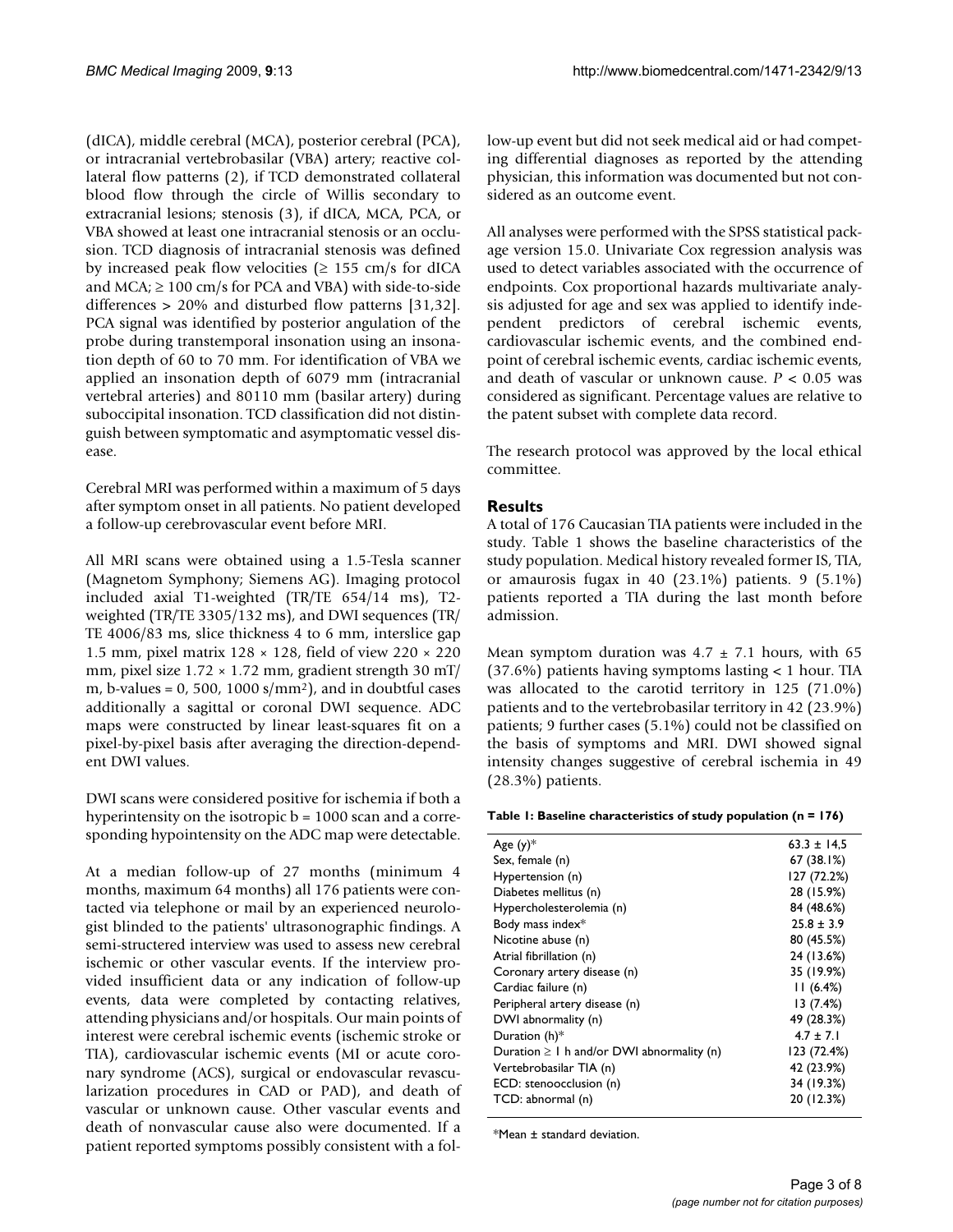ECD detected plaques without stenosis in 84 (47.7%) patients and  $\geq 50\%$  stenosis or occlusions in 34 (19.3%) patients. 24 (13.6%) patients showed a stenosis of the cICA,  $3(1.7%)$  an occlusion of the cICA,  $4(2.3%)$  a stenosis of the cVA, 2 (1.1%) an occlusion of the cVA, and 1 (0.6%) stenosis or occlusions of both the cICA and cVA. 6 (3.4%) patients had a high-grade cICA stenosis of  $\geq$  80%. 5 of these patients underwent subsequent carotid endarterectomy and 1 patient stent-supported angioplasty.

TCD detected intracranial stenosis in 15 (9.2%) patients and reactive collateral blood flow due to stenosis of the cICA in 5 (3.1%) patients. 9 (5.1%) patients showed a stenosis of the dICA or MCA, 1 (0.6%) an occlusion of the dICA or MCA, 3 (1.7%) a stenosis of the PCA, 1 (0.6%) a stenosis of the VBA, and 1 (0.6%) stenosis of both the cICA or MCA and PCA. In 13 (7.4%) patients, TCD could not be applied because of inadequate temporal bone windows.

Tandem lesions of both the cICA and ipsilateral dICA or MCA were detectable in 3 (1.8%) patients.

# *Follow-up endpoints*

Follow-up data was available of 173 (98.3%) patients. 9 (5.7%) patients suffered an IS and 14 (8.8%) a further TIA; 9 (5.7%) more patients reported symptoms possibly consistent with cerebral ischemia but did not seek medical aid or had competing differential diagnoses as reported by the attending physician. In 7 of 14 patients with follow-up TIA, a new MRI was performed, which detected an acute ischemic lesion in only 1 patient.

3 (1.8%) patients experienced a MI and 2 (1.2%) an ACS during follow-up; a further 4 (2.4%) patients underwent surgical or endovascular revascularization in CAD, and 1 (0.6%) patient had bypass surgery in PAD. Additionally, 4 (2.4%) patients suffered from their first-ever angina pectoris attack, and 10 (6.0%) patients experienced other vascular events (cardiac syncope, 4 cases; pacemaker implantation, 2 cases; aortic valve surgery, 1 case; Wolff-Parkinson-White syndrome, 1 case; deep vein thrombosis, 1 case; pulmonary embolism, 1 case). 15 (8.5%) patients died due to the following reasons: cardiac failure, 3 (1.7%) cases; malignancy, 3 (1.7%) cases; pneumonia, 2  $(1.1\%)$  cases; unknown cause, 7  $(4.0\%)$  cases.

Figure [1](#page-3-0) shows the graded risk of new cerebral ischemic events and cardiovascular ischemic events based on ECD and TCD findings.

# *Predictors of new cerebral ischemic events*

In univariate analysis (Table [2](#page-4-0)), detection of stenosis by ECD (hazard ratio (HR) 4.39, 95% CI 1.93 to 9.99, *P* < 0.01), evidence of reactive collateral flow patterns or intracranial stenosis by TCD (HR 4.99, 95% CI 1.97 to 12.62, *P* < 0.01), and PAD (HR 7.64, 95% CI 2.96 to 19.71, *P* < 0.01) were significantly associated with followup IS or TIA. A trend that did not reach significance was also found for the parameters prolonged symptom duration (HR 1.04, 95% CI 1.00 to 1.10, *P* = 0.07), advanced age (HR 1.03, 95% CI 0.99 to 1.06, *P* = 0.11), and cardiac failure (HR 3.39, 95% CI 1.00 to 11.55, *P* = 0.05). Evidence of acute ischemia on DWI had no significant effect in our study. Cox proportional hazards multivariate anal-

<span id="page-3-0"></span>

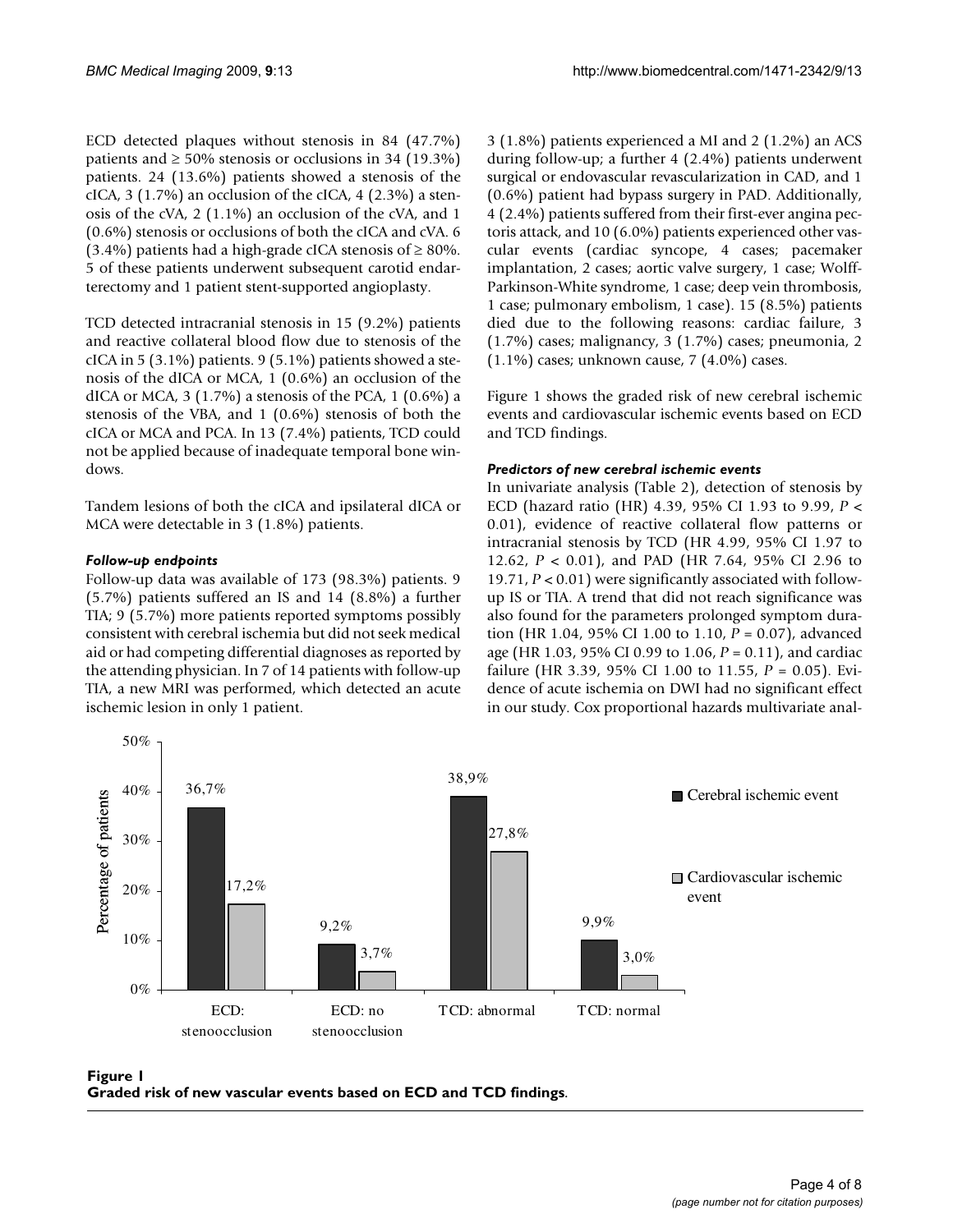|                                               | Cerebral ischemic event |           | Cardiovascular ischemic event |           | Cerebral/cardiovascular ischemic event or vascular/<br>unknown death |           |
|-----------------------------------------------|-------------------------|-----------|-------------------------------|-----------|----------------------------------------------------------------------|-----------|
|                                               | <b>HR</b>               | 95% CI    | <b>HR</b>                     | 95% CI    | <b>HR</b>                                                            | 95% CI    |
| Age                                           | 1.03                    | 0.991.06  | 1.04                          | 0.991.10  | 1.04                                                                 | 1.011.07  |
| Sex, female                                   | 1.13                    | 0.492.62  | 0.93                          | 0.233.76  | 1.18                                                                 | 0.562.45  |
| Hypertension                                  | 0.99                    | 0.392.51  | _*                            | ∗         | 1.20                                                                 | 0.542.68  |
| <b>Diabetes</b>                               | 2.11                    | 0.835.35  | 5.00                          | 1.4017.86 | 1.85                                                                 | 0.824.17  |
| Hyperlipidemia                                | 0.57                    | 0.241.34  | 2.51                          | 0.659.70  | 0.51                                                                 | 0.241.10  |
| Body mass index > 30                          | 0.30                    | 0.042.24  | 1.06                          | 0.215.26  | 0.52                                                                 | 0.151.76  |
| Nicotine abuse                                | 1.30                    | 0.572.94  | 0.99                          | 0.273.69  | 1.06                                                                 | 0.532.12  |
| Atrial fibrillation                           | 0.94                    | 0.283.17  | _*                            | $\cdot^*$ | 1.02                                                                 | 0.352.93  |
| Coronary artery disease                       | 0.59                    | 0.181.99  | 2.27                          | 0.628.24  | 0.96                                                                 | 0.412.24  |
| Cardiac failure                               | 3.39                    | 1.0011.55 | 2.77                          | 0.3422.63 | 3.97                                                                 | 1.5110.45 |
| Peripheral artery disease                     | 7.64                    | 2.9619.71 | _*                            | _*        | 7.42                                                                 | 3.2516.94 |
| DWI abnormality                               | 1.23                    | 0.512.93  | 0.59                          | 0.122.85  | 0.84                                                                 | 0.371.90  |
| Duration                                      | 1.04                    | 1.001.10  | 0.92                          | 0.791.08  | 1.03                                                                 | 0.991.08  |
| Duration $\geq 1$ h and/or DWI<br>abnormality | 0.76                    | 0.311.89  | 0.69                          | 0.172.76  | 0.91                                                                 | 0.402.07  |
| Vertebrobasilar TIA                           | 0.17                    | 0.021.24  | 1.33                          | 0.325.46  | 0.39                                                                 | 0.121.30  |
| ECD: stenoocclusion                           | 4.39                    | 1.939.99  | 3.73                          | 1.0513.31 | 4.18                                                                 | 2.048.59  |
| TCD: abnormal                                 | 4.99                    | 1.9712.62 | 9.62                          | 2.4637.68 | 5.13                                                                 | 2.2611.67 |

<span id="page-4-0"></span>**Table 2: Univariate analysis of variables possibly associated with new vascular events**

\* Statistical analysis not possible due to small patient numbers.

SD: Standard deviation. HR: Hazard ratio. CI: Confidence interval.

ysis (Table [3](#page-4-1)) confirmed pathological ECD and TCD findings (ECD: HR 4.30, 95% CI 1.75 to 10.57, *P* = 0.01; TCD: HR 4.73, 95% CI 1.86 to 12.04, *P* = 0.01) to be predictors of new cerebral ischemic events.

#### *Predictors of new cardiovascular ischemic events*

Detection of extracranial stenosis by ECD (HR 3.73, 95% CI 1.05 to 13.31,  $P = 0.04$ ), proof of reactive collateral flow patterns or intracranial stenosis by TCD (HR 9.62, 95% CI 2.46 to 37.68, *P* < 0.01), and diabetes mellitus (HR 5.00, 95% CI 1.40 to 17.86, *P* = 0.01) were significantly associated with the occurrence of MI, ACS, or revascularization procedures in univariate analysis (Table [2\)](#page-4-0). However, whereas abnormal TCD findings (HR 18.51, 95% CI 3.49 to 98.24, *P* = 0.001) proved to predict cardiovascular ischemic events in multivariate analysis (Table [3\)](#page-4-1), pathological ECD findings (HR 2.93, 95% CI 0.77 to

11.17,  $P = 0.116$ ) failed to reach significance in multivariate analysis.

#### *Predictors of the combined endpoint of cerebral ischemic events, cardiac ischemic events, and death of vascular or unknown cause*

In univariate analysis, detection of extracranial stenosis by ECD (HR 4.18, 95% CI 2.04 to 8.59, *P* < 0.01), evidence of reactive collateral flow patterns or intracranial stenosis by TCD (HR 5.13, 95% CI 2.26 to 11.67, *P* < 0.01), advanced age (HR 1.04, 95% CI 1.01 to 1.07, *P* < 0.01), PAD (HR 7.42, 95% CI 3.25 to 16.94, *P* < 0.01), and cardiac failure (HR 3.97, 95% CI 1.51 to 10.45, *P* < 0.01) were significantly associated with the combined endpoint of IS or TIA, MI or ACS, and death of vascular or unknown cause. Both pathological ECD and TCD findings (ECD: HR 3.46, 95% CI 1.56 to 7.66, *P* = 0.02; TCD: HR 4.97,

<span id="page-4-1"></span>**Table 3: Predictors of new vascular events in multivariate analysis\***

|                                      |              |                        | Cerebral ischemic event Cardiovascular ischemic event |                        | Cerebral/cardiovascular ischemic event or vascular/unknown<br>death |                       |
|--------------------------------------|--------------|------------------------|-------------------------------------------------------|------------------------|---------------------------------------------------------------------|-----------------------|
|                                      | ΗR           | 95% CI                 | HR                                                    | 95% CI                 | <b>HR</b>                                                           | 95% CI                |
| ECD: stenoocclusion<br>TCD: abnormal | 4.30<br>4.73 | 1.7510.57<br>1.8612.04 | 2.93<br>18.51                                         | 0.7711.17<br>3.4998.24 | 3.46<br>4.97                                                        | 1.567.66<br>2.1611.47 |

\* Cox proportional hazards multivariate analysis adjusted for age and sex.

HR: Hazard ratio. CI: Confidence interval.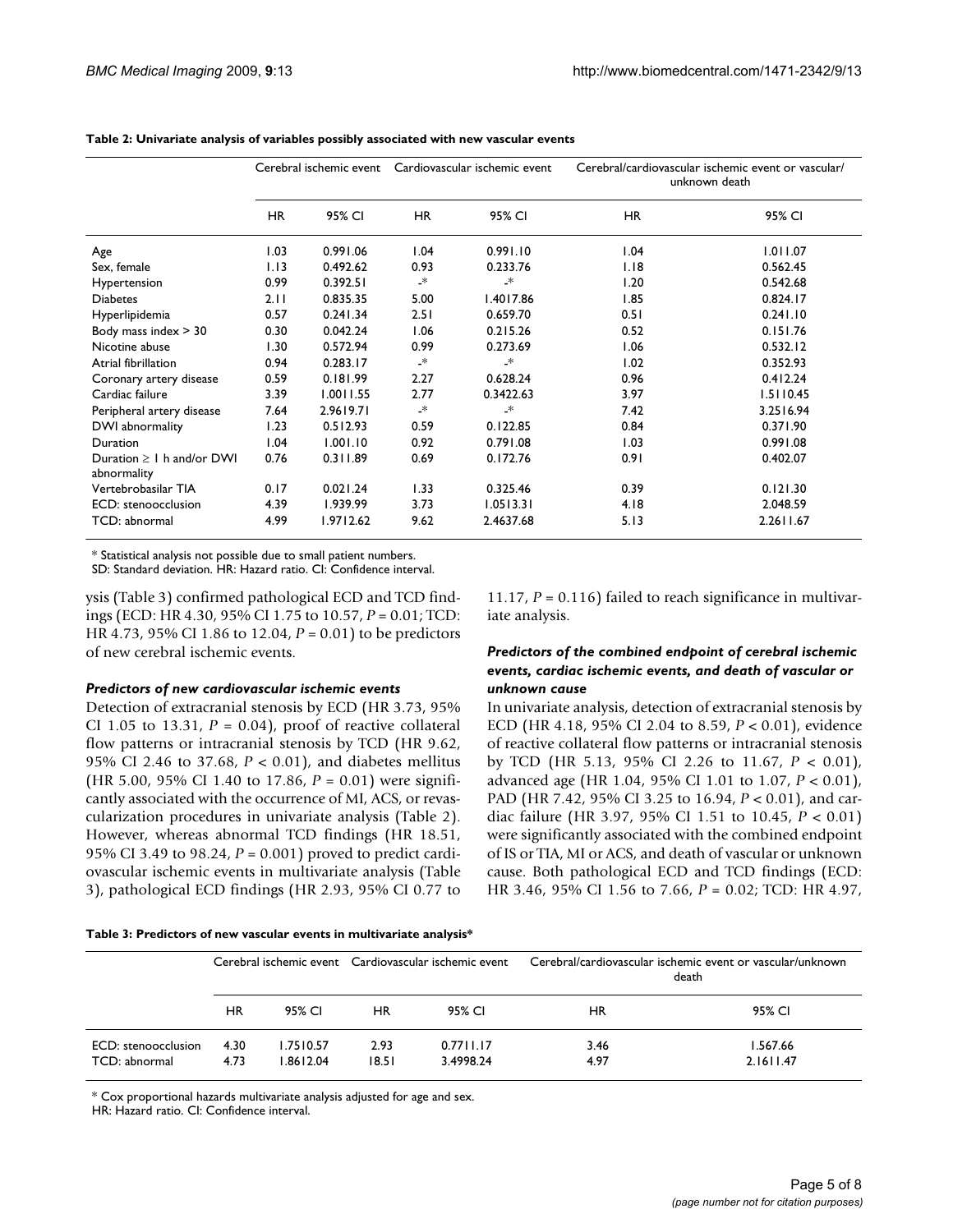95% CI 2.16 to 11.47, *P* < 0.001) proved to be predictors of the combined endpoint in multivariate analysis (Table [3\)](#page-4-1).

# **Discussion**

The present study demonstrates that TIA patients with ultrasonographic evidence of extracranial or intracranial stenoocclusive disease are at high risk of further cerebral ischemic events during medium- to long-term follow-up. After a median follow-up of 27 months, nearly 40% of the patients with either stenoocclusive disease in ECD or pathological findings in TCD have suffered a new IS or TIA. Several studies have already reported an increased stroke incidence after TIA of large-artery atherosclerotic or cardioembolic etiology as compared to other subtypes, but to our knowledge only for short- and medium-term follow-up [\[3](#page-6-7),[13-](#page-6-10)[15\]](#page-6-11). Purroy et al., in this context, have shown a 3-month stroke risk of 20% after TIA due to largeartery atherosclerosis [\[14](#page-6-12)]. The present data demonstrate that detection of stenoocclusive disease by ECD or TCD is not only associated with a higher short-term stroke risk after TIA but remains a predictor of recurrent cerebral ischemia during medium- to long-term follow-up.

Whereas several previous studies found a significant association between prolonged symptom duration and recurrent cerebral ischemic events during short- and mediumterm follow-up after TIA [\[2](#page-6-3),[8](#page-6-4)[-10](#page-6-5),[13\]](#page-6-10), there was only a trend that did not reach significance in this study. We also could not show that TIA patients with acute ischemia on DWI are at higher risk of further cerebral ischemic events on medium- to long-term follow-up. Because of the limited number of patients, however, these findings may be simply explained by chance.

As an additional result of the present study, vertebrobasilar TIA allocation seems to be associated with a lower recurrence rate of cerebral ischemia. This finding is consistent with a recent systematic review of Flossmann et al., who noted a lower stroke incidence in patients with vertebrobasilar TIA or minor stroke when data was confined to hospital-based studies (OR 0.68, 95% CI 0.6 to 0.8), but a higher stroke incidence when data was restricted to population-based studies (OR 1.48,95% CI 1.1 to 2.0) [\[33](#page-7-11)].

A second major finding of the present study is that detection of reactive collateral flow patterns or intracranial stenosis by TCD predicts new cardiovascular ischemic events on medium- to long-term follow-up after TIA. 5 of 18 (27.8%) patients with abnormal TCD findings, but only 4 of 134 (3%) patients without, have developed a subsequent cardiovascular ischemic event. The association between TCD findings and cardiovascular prognosis is of particular importance as cardiovascular disease becomes the major cause of death on long-term follow-up after TIA [[22](#page-7-1)].

A high prevalence of asymptomatic CAD in patients with cerebrovascular disease is well known [\[27](#page-7-5)]. Chimowitz et al. documented abnormal cardiac stress tests in 50% of TIA or stroke patients with large-artery occlusive disease [[34](#page-7-12)], with the rates being 25% in isolated intracranial artery stenosis, 50% in isolated extracranial carotid stenosis, and even 83% in coexistent extracranial carotid and intracranial artery stenosis [[34\]](#page-7-12). In another study, symptomatic intracranial atherosclerosis was associated with a 52% risk of occult CAD [\[35](#page-7-13)]. However, whereas a strong correlation between the extent of extracranial carotid and coronary atherosclerosis is well accepted in Caucasians [[36](#page-7-14)], and guidelines already recommend coronary risk evaluation in TIA patients based on the individual cardiovascular risk profile and the prevalence of carotid artery disease [\[27](#page-7-5)], the relationship between intracranial atherosclerosis and CAD has not been sufficiently evaluated in this ethnic group. In Asians, who suffer from intracranial atherosclerosis more frequently than Caucasians, correlation between extracranial carotid and coronary atherosclerosis seems to be stronger than between intracranial artery and coronary atherosclerosis [\[37](#page-7-15)].

Whereas pathological TCD findings proved to be a predictor of new cardiovascular ischemic events in the present study, detection of stenoocclusive disease by ECD failed significance in multivariate analysis. However, as our definition of stenoocclusive disease in ECD included both cICA and cVA lesions, the results cannot be equated with the prognostic value of isolated extracranial carotid disease, which might be higher. Moreover, the definition of pathological TCD findings referred to both reactive collateral blood flow secondary to extracranial lesions and intracranial stenoocclusive disease in this study, thus probably characterizing those TIA patients with the highest risk of generalized atherosclerosis and consequently cardiovascular ischemic events. TCD is already accepted as an accurate, safe, and cost-effective diagnostic tool for the detection of intracranial stenoocclusive disease[[38,](#page-7-16)[39](#page-7-17)], and is widely accessible in most countries. The results of the present study support the routine use of TCD in addition to ECD in TIA patients. Moreover, routine screening tests for CAD and aggressive prevention therapies should be considered in TIA patients with pathological TCD findings.

The present study has several limitations. A larger patient cohort would have been necessary to improve the statistical power of the study and allow further subgroup analyses. Moreover, follow-up was conducted as telephone or mail interview only. Even though attending physicians and/or hospitals were contacted to complete data, early and minor vascular events may have been missed due to limited ability of the patients to recall their symptoms over the complete follow-up period. A further weakness of the present study is the lack of angiographic validation of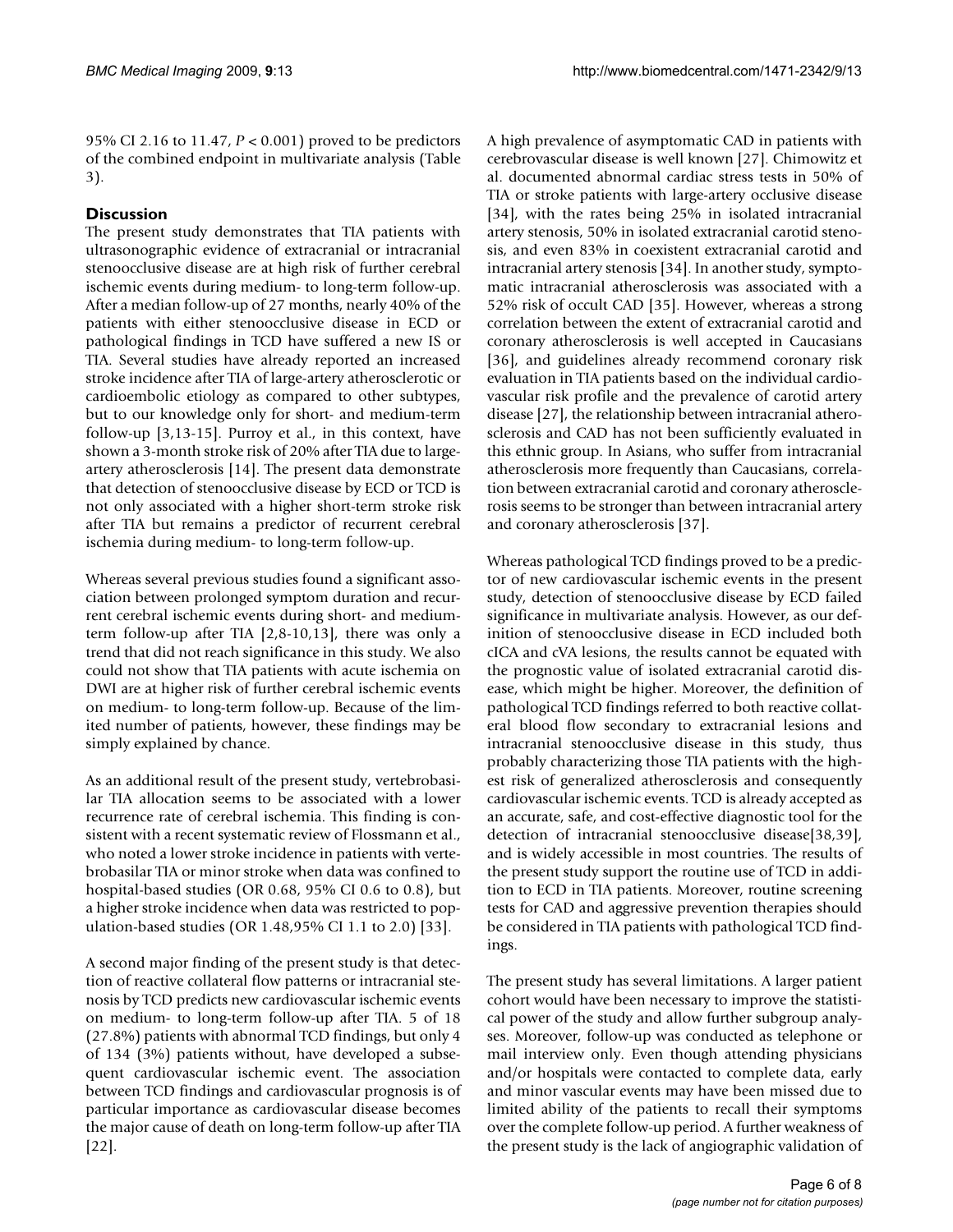ECD and TCD findings. However, both ECD and TCD have been shown to be accurate diagnostic tools for the detection of extracranial and intracranial stenoocclusive disease [\[38](#page-7-16)[-40](#page-7-18)]. Finally, ECD and TCD classification did not distinguish between symptomatic and asymptomatic vessel disease in the present study.

# **Conclusion**

The present study confirms the high risk of further cerebral ischemic events in TIA patients with ultrasonographic evidence of extracranial or intracranial stenoocclusive disease during medium- to long-term follow-up. As pathological TCD findings additionally predict new cardiovascular ischemic events, routine screening tests for CAD and aggressive prevention therapies should be considered in this subgroup of TIA patients. ECD and TCD are important diagnostic procedures in patients with TIA.

# **Competing interests**

The authors declare that they have no competing interests.

# **Authors' contributions**

KH carried out the data collection and drafted the manuscript. SS participated in its design and data collection. LE participated in the follow-up data collection and has been involved in drafting the manuscript. AB performed the statistical analyses. DS revised the manuscript critically for important intellectual content and helped to draft the manuscript. BH made substantial contributions to conception, revised the manuscript and gave final approval of the version to be published. HP conceived of the study, and participated in its design and coordination and helped to draft the manuscript. All authors read and approved the final manuscript.

# **Additional material**

# <span id="page-6-19"></span>**Additional file 1**

*Baseline characteristics of patients with and without abnormal TCD. The data provided represent the baseline characteristics of the patients with and without abnormal TCD.* Click here for file [\[http://www.biomedcentral.com/content/supplementary/1471-](http://www.biomedcentral.com/content/supplementary/1471-2342-9-13-S1.doc) 2342-9-13-S1.doc]

#### **Acknowledgements**

We would like to thank Suzann Pilotto, Beate Eckenweber, Claudia Leege, Christina Leonhart, and Romy Siegert for their contributions to this study.

#### **References**

<span id="page-6-0"></span>Hill MD, Yiannakoulias N, Jeerakathil T, Tu JV, Svenson LW, Schopflocher DP: **[The high risk of stroke immediately after tran](http://www.ncbi.nlm.nih.gov/entrez/query.fcgi?cmd=Retrieve&db=PubMed&dopt=Abstract&list_uids=15184607)[sient ischemic attack: a population-based study.](http://www.ncbi.nlm.nih.gov/entrez/query.fcgi?cmd=Retrieve&db=PubMed&dopt=Abstract&list_uids=15184607)** *Neurology* 2004, **62(11):**2015-2020.

- <span id="page-6-3"></span>2. Johnston SC, Gress DR, Browner WS, Sidney S: **[Short-term prog](http://www.ncbi.nlm.nih.gov/entrez/query.fcgi?cmd=Retrieve&db=PubMed&dopt=Abstract&list_uids=11147987)[nosis after emergency department diagnosis of TIA.](http://www.ncbi.nlm.nih.gov/entrez/query.fcgi?cmd=Retrieve&db=PubMed&dopt=Abstract&list_uids=11147987)** *Jama* 2000, **284(22):**2901-2906.
- <span id="page-6-7"></span>3. Eliasziw M, Kennedy J, Hill MD, Buchan AM, Barnett HJ: **[Early risk of](http://www.ncbi.nlm.nih.gov/entrez/query.fcgi?cmd=Retrieve&db=PubMed&dopt=Abstract&list_uids=15051694) [stroke after a transient ischemic attack in patients with](http://www.ncbi.nlm.nih.gov/entrez/query.fcgi?cmd=Retrieve&db=PubMed&dopt=Abstract&list_uids=15051694) [internal carotid artery disease.](http://www.ncbi.nlm.nih.gov/entrez/query.fcgi?cmd=Retrieve&db=PubMed&dopt=Abstract&list_uids=15051694)** *Cmaj* 2004, **170(7):**1105-1109.
- 4. Kleindorfer D, Panagos P, Pancioli A, Khoury J, Kissela B, Woo D, Schneider A, Alwell K, Jauch E, Miller R, Moomaw C, Shukla R, Broderick JP: **[Incidence and short-term prognosis of transient](http://www.ncbi.nlm.nih.gov/entrez/query.fcgi?cmd=Retrieve&db=PubMed&dopt=Abstract&list_uids=15731465) [ischemic attack in a population-based study.](http://www.ncbi.nlm.nih.gov/entrez/query.fcgi?cmd=Retrieve&db=PubMed&dopt=Abstract&list_uids=15731465)** *Stroke; a journal of cerebral circulation* 2005, **36(4):**720-723.
- <span id="page-6-16"></span>5. Lisabeth LD, Ireland JK, Risser JM, Brown DL, Smith MA, Garcia NM, Morgenstern LB: **[Stroke risk after transient ischemic attack in](http://www.ncbi.nlm.nih.gov/entrez/query.fcgi?cmd=Retrieve&db=PubMed&dopt=Abstract&list_uids=15192239) [a population-based setting.](http://www.ncbi.nlm.nih.gov/entrez/query.fcgi?cmd=Retrieve&db=PubMed&dopt=Abstract&list_uids=15192239)** *Stroke; a journal of cerebral circulation* 2004, **35(8):**1842-1846.
- <span id="page-6-1"></span>6. Coutts SB, Simon JE, Eliasziw M, Sohn CH, Hill MD, Barber PA, Palumbo V, Kennedy J, Roy J, Gagnon A, Scott JN, Buchan AM, Demchuk AM: **[Triaging transient ischemic attack and minor](http://www.ncbi.nlm.nih.gov/entrez/query.fcgi?cmd=Retrieve&db=PubMed&dopt=Abstract&list_uids=15929051) [stroke patients using acute magnetic resonance imaging.](http://www.ncbi.nlm.nih.gov/entrez/query.fcgi?cmd=Retrieve&db=PubMed&dopt=Abstract&list_uids=15929051)** *Annals of neurology* 2005, **57(6):**848-854.
- <span id="page-6-2"></span>7. Rao SV, Ohman EM, Granger CB, Armstrong PW, Gibler WB, Christenson RH, Hasselblad V, Stebbins A, McNulty S, Newby LK: **[Prog](http://www.ncbi.nlm.nih.gov/entrez/query.fcgi?cmd=Retrieve&db=PubMed&dopt=Abstract&list_uids=12686331)[nostic value of isolated troponin elevation across the](http://www.ncbi.nlm.nih.gov/entrez/query.fcgi?cmd=Retrieve&db=PubMed&dopt=Abstract&list_uids=12686331) [spectrum of chest pain syndromes.](http://www.ncbi.nlm.nih.gov/entrez/query.fcgi?cmd=Retrieve&db=PubMed&dopt=Abstract&list_uids=12686331)** *Am J Cardiol* 2003, **91(8):**936-940.
- <span id="page-6-4"></span>8. Correia M, Silva MR, Magalhaes R, Guimaraes L, Silva MC: **[Transient](http://www.ncbi.nlm.nih.gov/entrez/query.fcgi?cmd=Retrieve&db=PubMed&dopt=Abstract&list_uids=16322498) [ischemic attacks in rural and urban northern Portugal: inci](http://www.ncbi.nlm.nih.gov/entrez/query.fcgi?cmd=Retrieve&db=PubMed&dopt=Abstract&list_uids=16322498)[dence and short-term prognosis.](http://www.ncbi.nlm.nih.gov/entrez/query.fcgi?cmd=Retrieve&db=PubMed&dopt=Abstract&list_uids=16322498)** *Stroke; a journal of cerebral circulation* 2006, **37(1):**50-55.
- <span id="page-6-6"></span>9. Johnston SC, Rothwell PM, Nguyen-Huynh MN, Giles MF, Elkins JS, Bernstein AL, Sidney S: **[Validation and refinement of scores to](http://www.ncbi.nlm.nih.gov/entrez/query.fcgi?cmd=Retrieve&db=PubMed&dopt=Abstract&list_uids=17258668) [predict very early stroke risk after transient ischaemic](http://www.ncbi.nlm.nih.gov/entrez/query.fcgi?cmd=Retrieve&db=PubMed&dopt=Abstract&list_uids=17258668) [attack.](http://www.ncbi.nlm.nih.gov/entrez/query.fcgi?cmd=Retrieve&db=PubMed&dopt=Abstract&list_uids=17258668)** *Lancet* 2007, **369(9558):**283-292.
- <span id="page-6-5"></span>10. Rothwell PM, Giles MF, Flossmann E, Lovelock CE, Redgrave JN, Warlow CP, Mehta Z: **[A simple score \(ABCD\) to identify indi](http://www.ncbi.nlm.nih.gov/entrez/query.fcgi?cmd=Retrieve&db=PubMed&dopt=Abstract&list_uids=15993230)[viduals at high early risk of stroke after transient ischaemic](http://www.ncbi.nlm.nih.gov/entrez/query.fcgi?cmd=Retrieve&db=PubMed&dopt=Abstract&list_uids=15993230) [attack.](http://www.ncbi.nlm.nih.gov/entrez/query.fcgi?cmd=Retrieve&db=PubMed&dopt=Abstract&list_uids=15993230)** *Lancet* 2005, **366(9479):**29-36.
- <span id="page-6-8"></span>11. Prabhakaran S, Chong JY, Sacco RL: **[Impact of abnormal diffu](http://www.ncbi.nlm.nih.gov/entrez/query.fcgi?cmd=Retrieve&db=PubMed&dopt=Abstract&list_uids=17698700)[sion-weighted imaging results on short-term outcome fol](http://www.ncbi.nlm.nih.gov/entrez/query.fcgi?cmd=Retrieve&db=PubMed&dopt=Abstract&list_uids=17698700)**[lowing transient ischemic attack.](http://www.ncbi.nlm.nih.gov/entrez/query.fcgi?cmd=Retrieve&db=PubMed&dopt=Abstract&list_uids=17698700) **64(8):**1105-1109.
- <span id="page-6-9"></span>12. Douglas VC, Johnston CM, Elkins J, Sidney S, Gress DR, Johnston SC: **[Head computed tomography findings predict short-term](http://www.ncbi.nlm.nih.gov/entrez/query.fcgi?cmd=Retrieve&db=PubMed&dopt=Abstract&list_uids=14615614) [stroke risk after transient ischemic attack.](http://www.ncbi.nlm.nih.gov/entrez/query.fcgi?cmd=Retrieve&db=PubMed&dopt=Abstract&list_uids=14615614)** *Stroke; a journal of cerebral circulation* 2003, **34(12):**2894-2898.
- <span id="page-6-10"></span>13. Purroy F, Montaner J, Rovira A, Delgado P, Quintana M, Alvarez-Sabin J: **[Higher risk of further vascular events among transient](http://www.ncbi.nlm.nih.gov/entrez/query.fcgi?cmd=Retrieve&db=PubMed&dopt=Abstract&list_uids=15322305) [ischemic attack patients with diffusion-weighted imaging](http://www.ncbi.nlm.nih.gov/entrez/query.fcgi?cmd=Retrieve&db=PubMed&dopt=Abstract&list_uids=15322305) [acute ischemic lesions.](http://www.ncbi.nlm.nih.gov/entrez/query.fcgi?cmd=Retrieve&db=PubMed&dopt=Abstract&list_uids=15322305)** *Stroke; a journal of cerebral circulation* 2004, **35(10):**2313-2319.
- <span id="page-6-12"></span>14. Purroy F, Montaner J, Molina CA, Delgado P, Ribo M, Alvarez-Sabin J: **[Patterns and predictors of early risk of recurrence after](http://www.ncbi.nlm.nih.gov/entrez/query.fcgi?cmd=Retrieve&db=PubMed&dopt=Abstract&list_uids=17962602) transient ischemic attack with respect to etiologic subtypes.** *Stroke; a journal of cerebral circulation* 2007, **38(12):**3225-3229.
- <span id="page-6-11"></span>Lin HJ, Yeh PS, Tsai TC, Cheng TJ, Ke D, Lin KC, Ho JG, Chang CY: **[Differential risks of subsequent vascular events for transient](http://www.ncbi.nlm.nih.gov/entrez/query.fcgi?cmd=Retrieve&db=PubMed&dopt=Abstract&list_uids=17138065) [ischaemic attack and minor ischaemic stroke.](http://www.ncbi.nlm.nih.gov/entrez/query.fcgi?cmd=Retrieve&db=PubMed&dopt=Abstract&list_uids=17138065)** *J Clin Neurosci* 2007, **14(1):**17-21.
- <span id="page-6-13"></span>16. Tsivgoulis G, Spengos K, Manta P, Karandreas N, Zambelis T, Zakopoulos N, Vassilopoulos D: **[Validation of the ABCD score in](http://www.ncbi.nlm.nih.gov/entrez/query.fcgi?cmd=Retrieve&db=PubMed&dopt=Abstract&list_uids=17053179) [identifying individuals at high early risk of stroke after a tran](http://www.ncbi.nlm.nih.gov/entrez/query.fcgi?cmd=Retrieve&db=PubMed&dopt=Abstract&list_uids=17053179)sient ischemic attack: a hospital-based case series study.** *Stroke; a journal of cerebral circulation* 2006, **37(12):**2892-2897.
- <span id="page-6-14"></span>17. Tsivgoulis G, Vassilopoulou S, Spengos K: **[Potential applicability of](http://www.ncbi.nlm.nih.gov/entrez/query.fcgi?cmd=Retrieve&db=PubMed&dopt=Abstract&list_uids=17398306) ABCD** score in triaging TIA patients. **369(9567):**1082.
- <span id="page-6-15"></span>18. Josephson SA, Sidney S, Pham TN, Bernstein AL, Johnston SC: **[Higher ABCD2 score predicts patients most likely to have](http://www.ncbi.nlm.nih.gov/entrez/query.fcgi?cmd=Retrieve&db=PubMed&dopt=Abstract&list_uids=18688003) [true transient ischemic attack.](http://www.ncbi.nlm.nih.gov/entrez/query.fcgi?cmd=Retrieve&db=PubMed&dopt=Abstract&list_uids=18688003)** *Stroke; a journal of cerebral circulation* 2008, **39(11):**3096-3098.
- <span id="page-6-17"></span>19. Hankey GJ, Slattery JM, Warlow CP: **[The prognosis of hospital](http://www.ncbi.nlm.nih.gov/entrez/query.fcgi?cmd=Retrieve&db=PubMed&dopt=Abstract&list_uids=1955898)[referred transient ischaemic attacks.](http://www.ncbi.nlm.nih.gov/entrez/query.fcgi?cmd=Retrieve&db=PubMed&dopt=Abstract&list_uids=1955898)** *Journal of neurology, neurosurgery, and psychiatry* 1991, **54(9):**793-802.
- <span id="page-6-18"></span>20. Dennis M, Bamford J, Sandercock P, Warlow C: **[Prognosis of tran](http://www.ncbi.nlm.nih.gov/entrez/query.fcgi?cmd=Retrieve&db=PubMed&dopt=Abstract&list_uids=2349586)[sient ischemic attacks in the Oxfordshire Community](http://www.ncbi.nlm.nih.gov/entrez/query.fcgi?cmd=Retrieve&db=PubMed&dopt=Abstract&list_uids=2349586)**